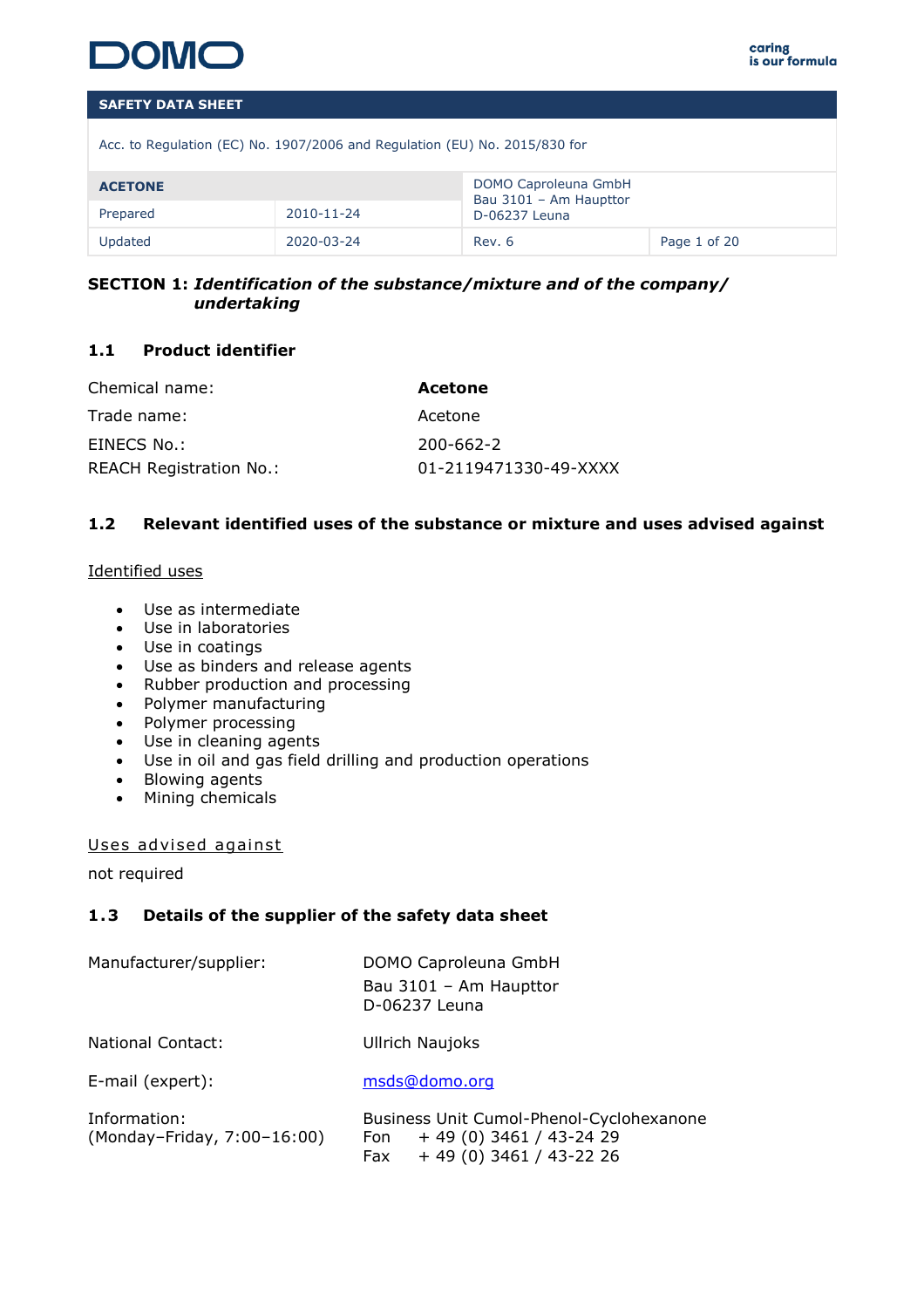

Acc. to Regulation (EC) No. 1907/2006 and Regulation (EU) No. 2015/830 for

| <b>ACETONE</b>         |            | DOMO Caproleuna GmbH<br>Bau 3101 - Am Haupttor |              |
|------------------------|------------|------------------------------------------------|--------------|
| 2010-11-24<br>Prepared |            | D-06237 Leuna                                  |              |
| Updated                | 2020-03-24 | Rev. 6                                         | Page 2 of 20 |

# 1.4 **Emergency telephone number**

| Europe               | +44 1235 239670 | [Carechem 24] |
|----------------------|-----------------|---------------|
| Middle East/Africa   | +44 1235 239671 | [Carechem 24] |
| North/South America  | +1 215 207 0061 | [Carechem 24] |
| East/South East Asia | +65 3158 1195   | [Carechem 24] |

\*country specfic emergency telephone numbers in section 16

# **SECTION 2: Hazards identification**

# 2.1 Classification of the substance or mixture (CLP)

| Hazard classes/categories                         | HazardClassification |             |  |  |
|---------------------------------------------------|----------------------|-------------|--|--|
|                                                   | statement            | procedure   |  |  |
| Flammable liquids, category 2                     | H <sub>225</sub>     | test result |  |  |
| Causes serious eye irritation, category 2         | H319                 | test result |  |  |
| Specific target organ toxicity (single exposure), |                      |             |  |  |
| category 3, narcotic effect                       | H336                 | test result |  |  |
| European special rules                            | <b>EUH066</b>        |             |  |  |

# 2.2 Label elements

Labeling (CLP)



Pictograms:

Signal word: **Danger**

| Hazard statements |                                                       |
|-------------------|-------------------------------------------------------|
| H <sub>225</sub>  | Highly flammable liquid and vapour.                   |
| H319              | Causes serious eye irritation.                        |
| H336              | May cause drowsiness or dizziness.                    |
| EUH066            | Repeated exposure may cause skin dryness or cracking. |

| Safety precautions |                                                                  |
|--------------------|------------------------------------------------------------------|
| P210               | Keep away from heat/sparks/open flames/hot surfaces. No smoking. |
| P233               | Keep container tightly closed.                                   |
| P240               | Ground/bond container and receiving equipment.                   |
|                    |                                                                  |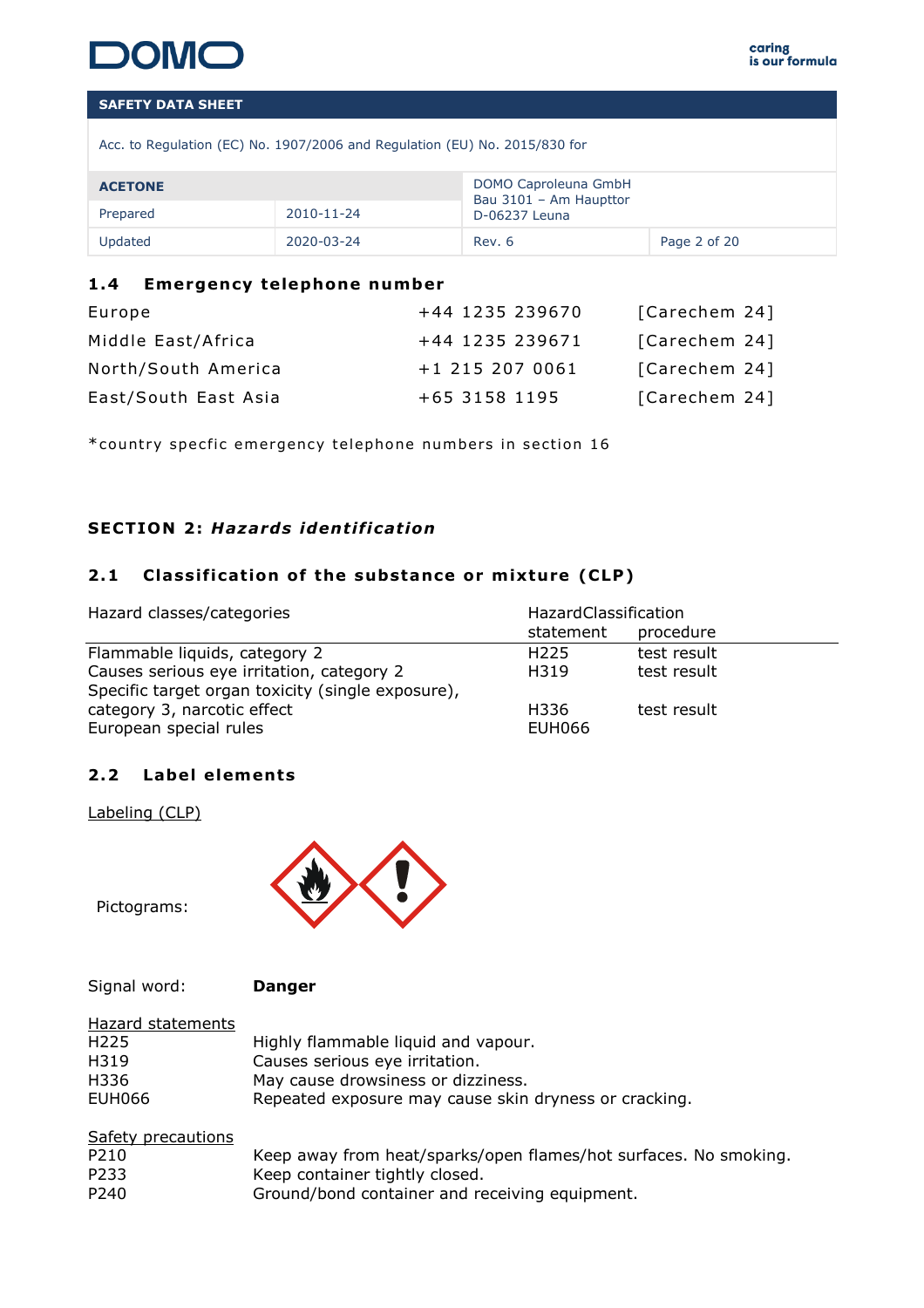

|  |  |  |  |  | Acc. to Regulation (EC) No. 1907/2006 and Regulation (EU) No. 2015/830 for |
|--|--|--|--|--|----------------------------------------------------------------------------|
|  |  |  |  |  |                                                                            |
|  |  |  |  |  |                                                                            |

| <b>ACETONE</b> |            | DOMO Caproleuna GmbH<br>Bau 3101 - Am Haupttor |              |
|----------------|------------|------------------------------------------------|--------------|
| Prepared       | 2010-11-24 | D-06237 Leuna                                  |              |
| Updated        | 2020-03-24 | Rev. 6                                         | Page 3 of 20 |

| P <sub>241</sub> | Use explosion-proof electrical/ventilating/lighting equipment.                                                                      |
|------------------|-------------------------------------------------------------------------------------------------------------------------------------|
| P243             | Take precautionary measures against static discharge.                                                                               |
| P261             | Avoid breathing dust/fume/gas/mist/vapours/spray.                                                                                   |
| P <sub>264</sub> | Wash affected skin thoroughly after handling.                                                                                       |
| P271             | Use only outdoors or in a well-ventilated area.                                                                                     |
| P280             | Wear protective gloves/protective clothing/eye protection/face protection.                                                          |
| P303+P361+P353   | IF ON SKIN (or hair): Remove/Take off immediately all contaminated<br>clothing. Rinse skin with water/shower.                       |
| P304+P340        | IF INHALED: Remove victim to fresh air and keep at rest in a position<br>comfortable for breathing.                                 |
| P305+P351+P338   | IF IN EYES: Rinse cautiously with water for several minutes. Remove<br>contact lenses, if present and easy to do. Continue rinsing. |
| P312             | Call a POISON CENTER or doctor/physician if you feel unwell.                                                                        |
| P337+P313        | If eye irritation persists: Get medical advice/attention.                                                                           |
| P370+P378        | In case of fire: use alcohol resistant foam, spray water, $CO2$ or powder for<br>extinction.                                        |
| P403+P233        | Store in a well-ventilated place. Keep container tightly closed.                                                                    |
| P403+P235        | Store in a well-ventilated place. Keep cool.                                                                                        |
| P405             | Store locked up.                                                                                                                    |
| P501             | Dispose of contents/container in accordance with item 13.                                                                           |

# **2 .3 Other hazards**

Vapours are moderately irritating to the mucous membranes. Higher doses may have a narcotic effect. Danger of metabolic acidosis. After swallowing: Gastric and intestinal problems. Other symptoms: Headache, dizziness, nausea, unconsciousness.

# SECTION 3: Composition/information on ingredients

# **3 .1 Substances**

Chemical Characterisation

| Acetone                        |                                      |
|--------------------------------|--------------------------------------|
| CAS Number:                    | $67 - 64 - 1$                        |
| EC No. (EINECS):               | 200-662-2                            |
| Index No.:                     | 606-001-00-8                         |
| Harmonized System Code:        | 2914 11 00                           |
| <b>REACH Registration No.:</b> | 01-2119471330-49-XXXX                |
| Purity:                        | 99.95-99.99 %                        |
| Formula:                       | $C_3H_6O = H_3C$ -CO-CH <sub>3</sub> |
| Stabilizers:                   | none                                 |
| Dangerous contaminations: none |                                      |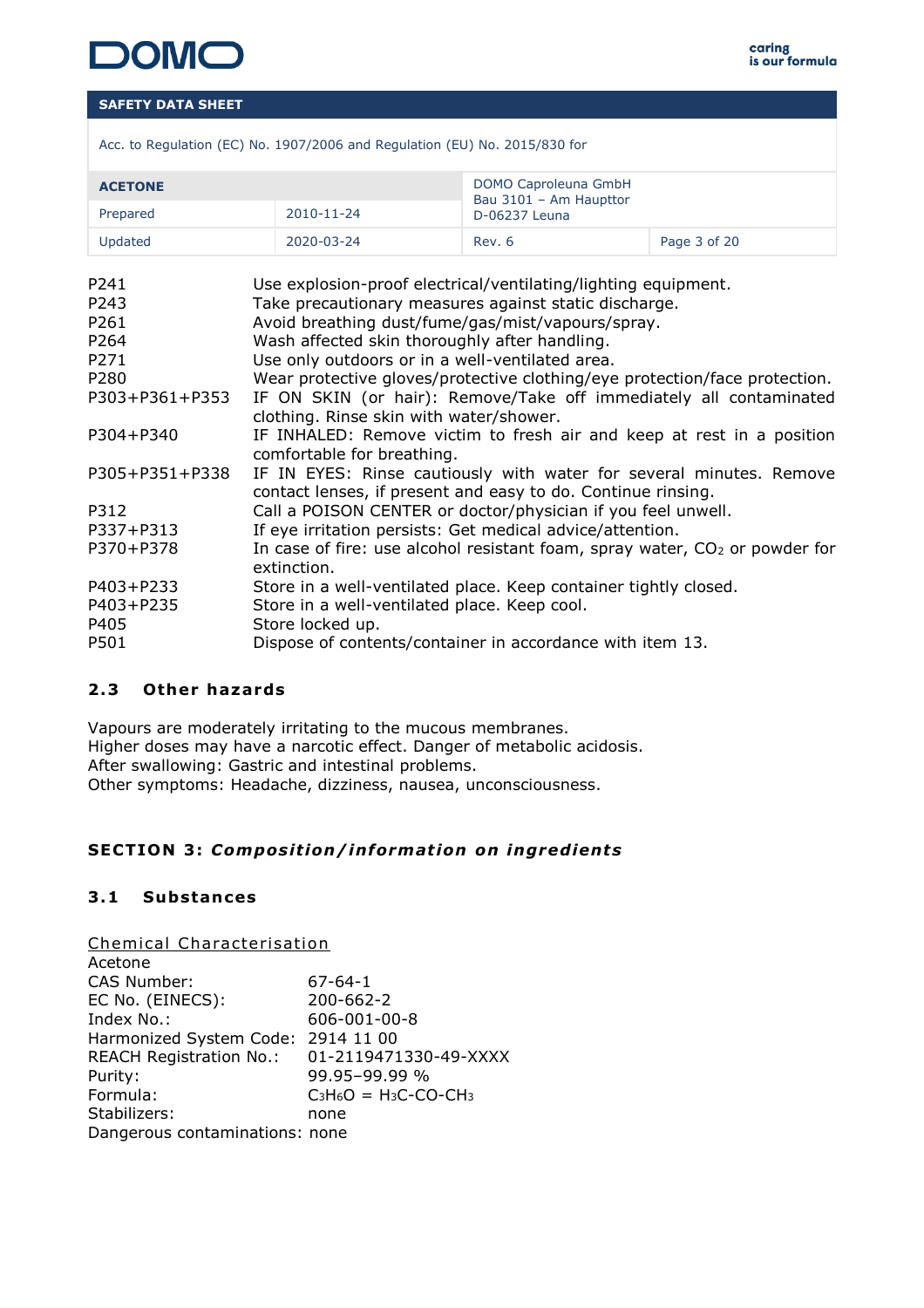

Acc. to Regulation (EC) No. 1907/2006 and Regulation (EU) No. 2015/830 for

| <b>ACETONE</b> |            | DOMO Caproleuna GmbH<br>Bau 3101 - Am Haupttor |              |
|----------------|------------|------------------------------------------------|--------------|
| Prepared       | 2010-11-24 | D-06237 Leuna                                  |              |
| Updated        | 2020-03-24 | Rev. 6                                         | Page 4 of 20 |

### **SECTION 4: First-aid measures**

### **4.1 Description of first-aid measures**

### General Remarks

Move victim to fresh air, put at rest and loosen restrictive clothing. Do not allow victim to become chilled. Keep victim warm. If victim is at risk of losing consciousness, position and transport in coma position. Call a physician immediately.

### After inhalation

Move victim to fresh air, put at rest and loosen restrictive clothing. If breathing becomes irregular or ceases, apply artificial respiration immediately, where required supply oxygen. Immediately get medical attention.

### After skin contact

Immediately remove wetted clothing, shoes or stockings. After contact with skin, wash immediately with soap and plenty of water. In case of skin irritation, consult a physician.

### After eye contact

Immediately flush eyes with plenty of flowing water for 10 to 20 minutes holding eyelids apart. Subsequently seek the immediate attention of an ophthalmologist.

### After swallowing

If swallowed, do not induce vomiting. Seek medical advice immediately and show this container or label. Give activated carbon, in order to reduce the resorption in the gastro-enteric tract.

### Practical experience

Applying Previn (Fa. Prevor) as a first-aid medicine as quickly as possible to the untreated contaminated parts of the skin or eyes will result in a significant alleviation of the symptoms (concerning pain, reddening, formation of blisters). There wasn't any damage to the skin/formation of scars in the further course of healing.

# **4 .2 Most important symptoms and ef fects , both acute and de layed**

No data available

### **4.3** Indication of any immediate medical attention and special **treatment needed**

Combat acidosis. Monitor alkali reserves. Monitor breathing. If breathing becomes irregular or ceases, apply mouth-to-mouth resuscitation or artificial respiration immediately, where required supply oxygen.

Attention: several hours latency period. In severe cases, pneumonia or a pulmonary edema may develop.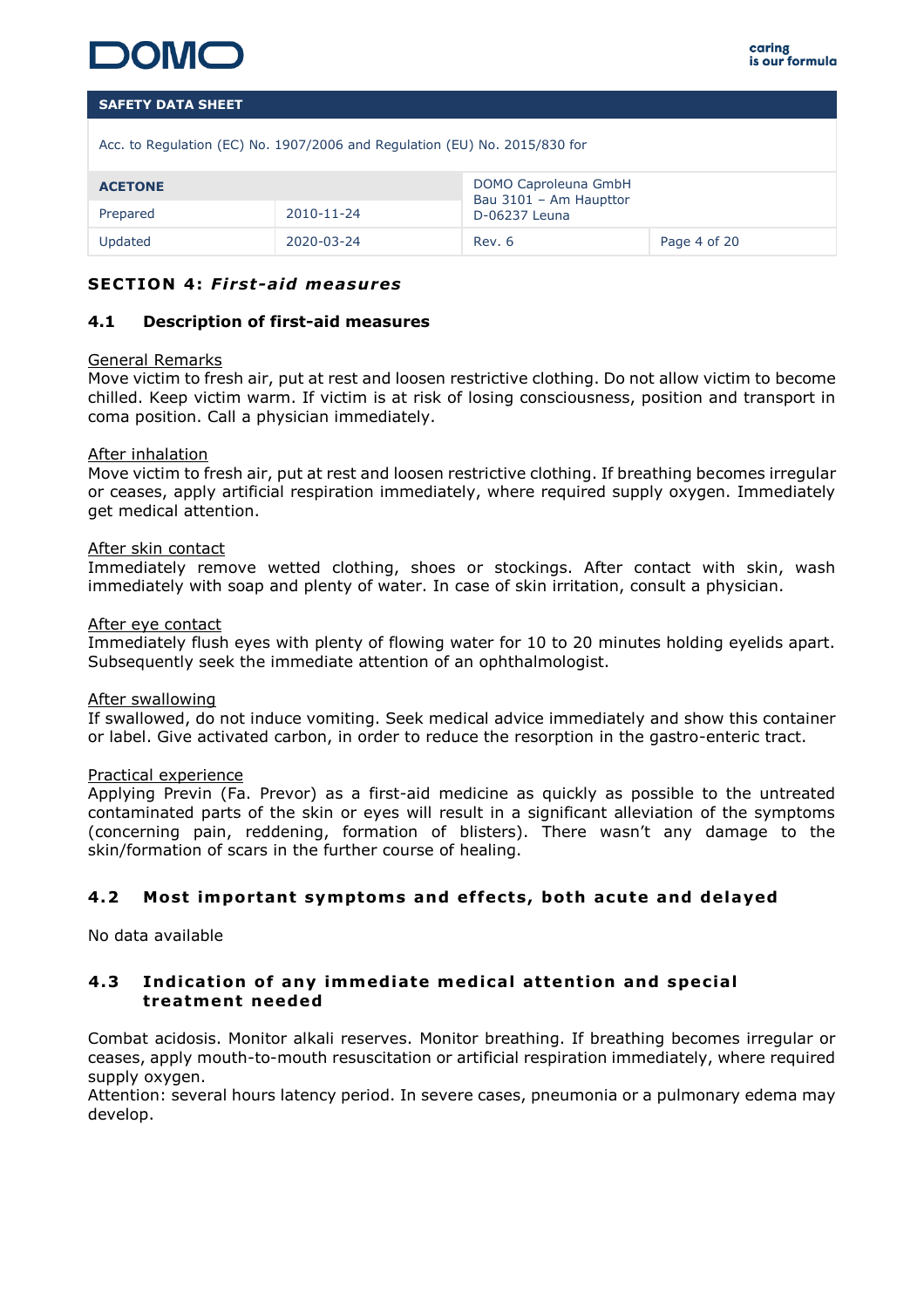

Acc. to Regulation (EC) No. 1907/2006 and Regulation (EU) No. 2015/830 for

| <b>ACETONE</b> |            | DOMO Caproleuna GmbH<br>Bau 3101 - Am Haupttor |              |
|----------------|------------|------------------------------------------------|--------------|
| Prepared       | 2010-11-24 | D-06237 Leuna                                  |              |
| Updated        | 2020-03-24 | Rev. 6                                         | Page 5 of 20 |

# **SECTION 5: Firefighting measures**

### **5.1 Extinguishing media**

### Suitable extinguishing media

Water fog, alcohol resistant foam, extinguishing powder, carbon dioxide.

Extinguishing media which must not be used for safety reasons Strong water jet

# **5.2 Special hazards arising from substance or mixture**

Highly flammable.

Explosive mixtures with air may even form at room temperature. Beware of reignition. In case of fire may be liberated: carbon monoxide and carbon dioxide.

# **5.3 Advice for firefighters**

Wear a self-contained breathing apparatus and chemical protective clothing.

### **5.4 Additional information**

Do not expose to high temperature. Danger of bursting and explosion. Use fine water spray to cool endangered containers. Move undamaged containers from immediate hazard area if it can be done safely. Do not allow fire water to penetrate into surface or ground water. Fire residuals and contaminated extinguishing water must be disposed of in accordance with the regulations of the local authorities. Mixtures with 4% acetone mixed with 96% water still have a flash point of 54 °C.

### **SECTION 6 :** *Acc identa l re lease measures*

### **6.1 Personal precautions, protective equipment and emergency procedures**

Remove persons not involved upwind. Wear a self-contained breathing apparatus and chemical protective clothing. Solvent-resistant protective clothing recommended.

# **6.2 Environmental precautions**

Plug leak if safely possible. Do not allow to enter drains, surface waters, basements or pits. When released into the environment, alert police and fire brigade. Seal all low level rooms. Danger of explosion!

### **6.3 Methods and material for containment and cleaning up**

In case of spills of large quantities: Dam spills and pump to remove. Explosion protection required.

Absorb leftover product with non-flammable liquid-binding material (e.g. earth, sand, vermiculite or ground sand stone) and place in closed containers for disposal.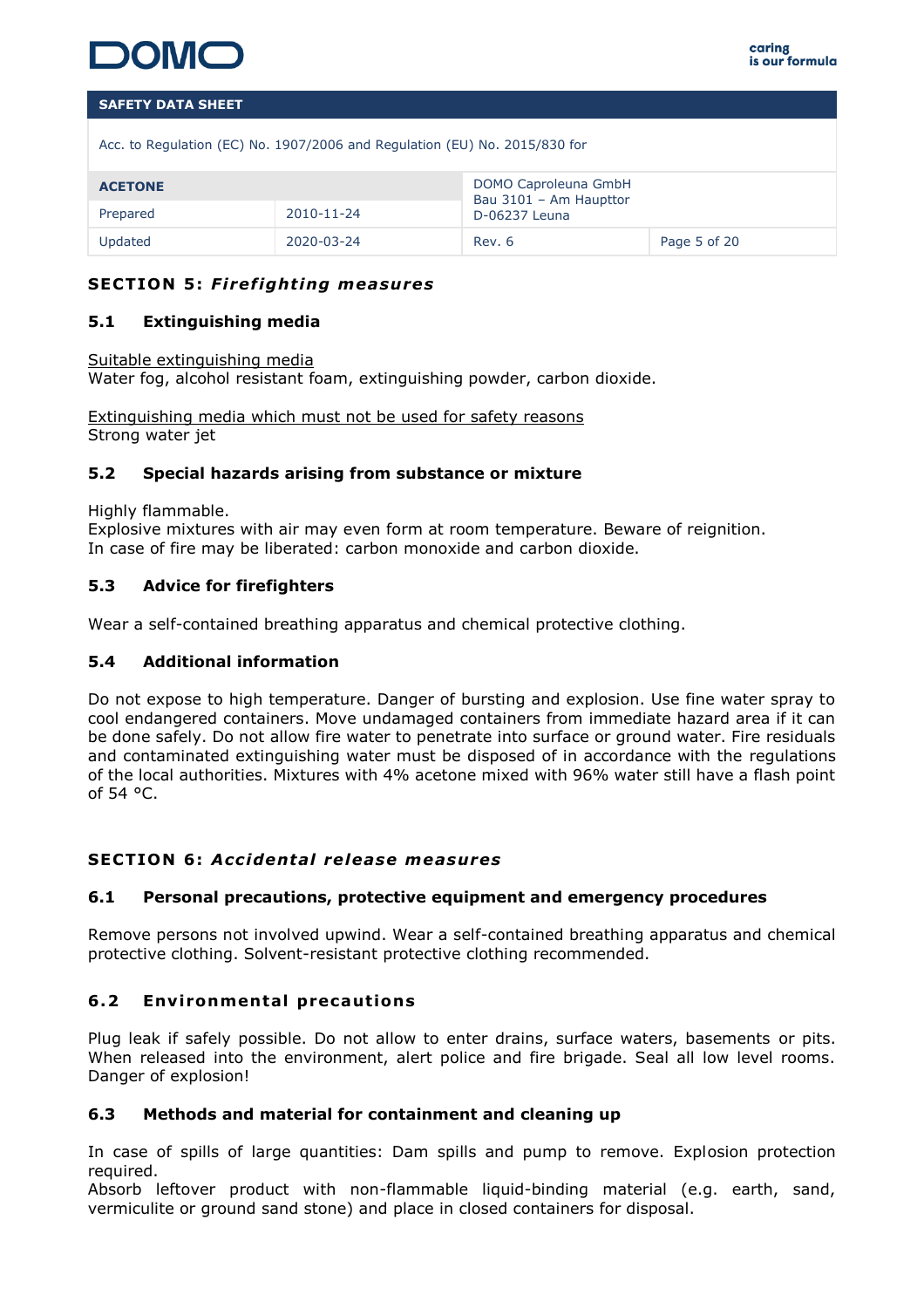

Acc. to Regulation (EC) No. 1907/2006 and Regulation (EU) No. 2015/830 for

| <b>ACETONE</b> |            | DOMO Caproleuna GmbH<br>Bau 3101 - Am Haupttor |              |
|----------------|------------|------------------------------------------------|--------------|
| Prepared       | 2010-11-24 | D-06237 Leuna                                  |              |
| Updated        | 2020-03-24 | Rev. 6                                         | Page 6 of 20 |

Flowing water: Dilution occurs quickly. In case of larger spills/leaks inform appropriate local, state, and federal spill reporting authorities.

Standing water: Seal off. Remove all sources of ignition.

### Additional information

Remove all sources of ignition. Vapours spread at floor level. Cover drainage holes and evacuate basement. Dilute with plenty of water. Use only explosion-protected equipment/instruments.

Fluid: highly flammable. Liquid evaporates very quickly.

Vapour: highly flammable.

Vapours form potentially explosive mixtures with air. Heavier than air, distribution at floor level. May backflash over large distances if ignited. Ignition by hot surfaces, sparks and open flames. Solubility in water: complete

Mixtures with 4% acetone mixed with 96% water still have a flash point of 54 °C. in case of important spills, risk of ignition of the acetone-water mixture. Potentially explosive mixtures with air may form above water surface.

# **6.4 Reference to other sections**

Not applicable

# **SECTION 7: Handling and storage**

# **7.1 Precautions for safe handling**

Instructions for safe handling

### *Protective measures*

Provide adequate ventilation, and local exhaust as needed. Provide room air exhaust at ground level. Concentrated vapours are heavier than air. Avoid the formation of aerosol. Do not breathe vapours.

### *Technical measures* Use only explosion-protected equipment/instruments. Do not use air pressure.

Precautions against fire and explosion

Exposure to temperatures exceeding 50 °C will increase pressure: resulting in danger of bursting or explosion.

Keep away from sources of ignition - No smoking.

Take precautionary measures against static discharges. Beware of reignition.

Potentially explosive mixture may form within partially empty containers.

Emergency cooling must be provided for in case of a fire in the vicinity.

Do not weld.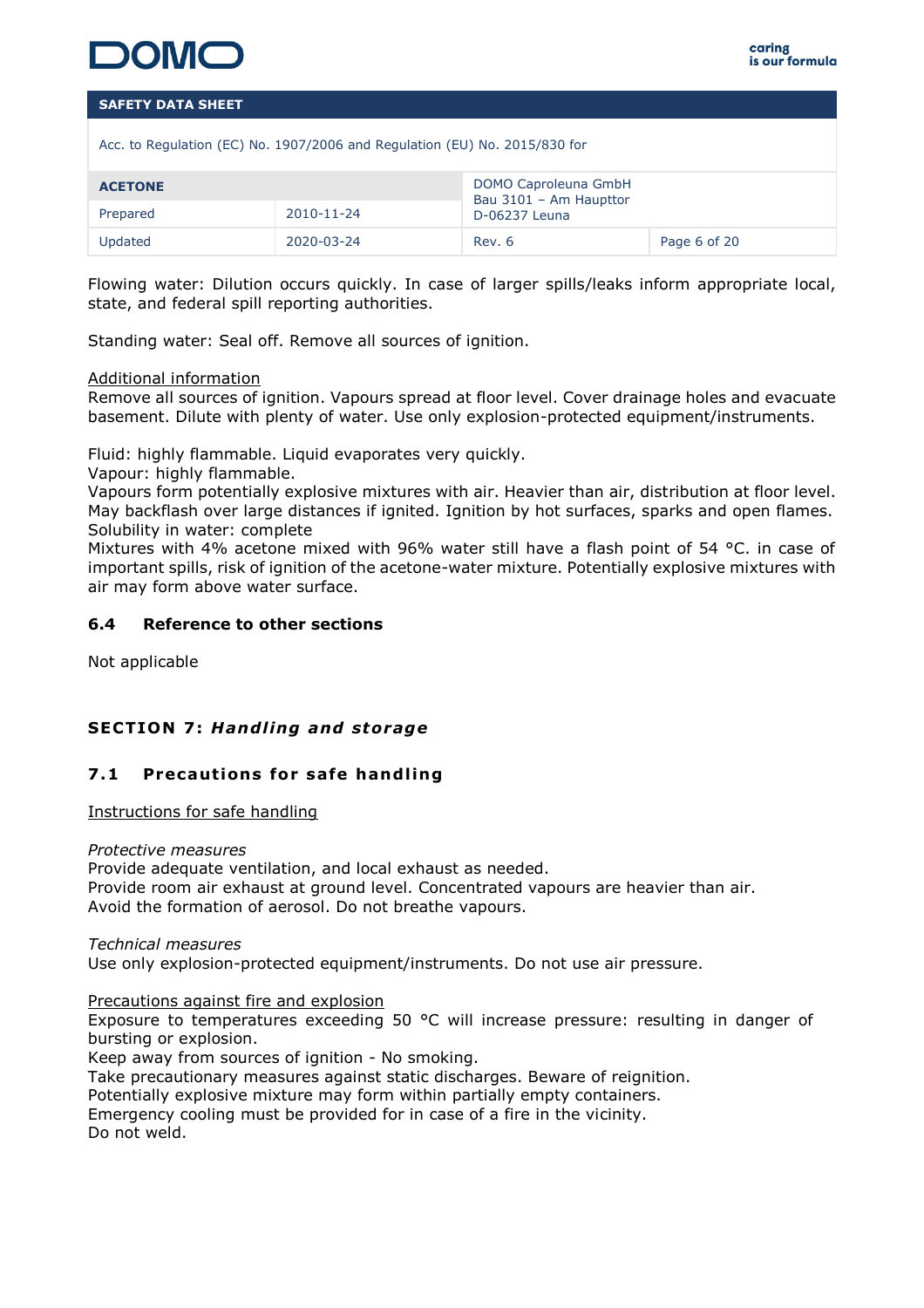

Acc. to Regulation (EC) No. 1907/2006 and Regulation (EU) No. 2015/830 for

| <b>ACETONE</b> |            | DOMO Caproleuna GmbH<br>Bau 3101 - Am Haupttor |              |
|----------------|------------|------------------------------------------------|--------------|
| Prepared       | 2010-11-24 | D-06237 Leuna                                  |              |
| Updated        | 2020-03-24 | Rev. 6                                         | Page 7 of 20 |

# **7.2 Conditions for safe storage, including any incompatibilities**

### Technical measures and storage conditions

Keep container dry. Keep container tightly closed in a cool, well-ventilated place. Protect from direct sunlight.

### Packing material

Steel, stainless steel, and aluminium are stable container materials. Copper may be attacked. Unsuitable container/equipment material: May attack plastics.

### Hints on joint storage

Do not store together with combustible or self-igniting materials or any highly flammable solids.

Peroxide may form when product is exposed to light and air.

Additional information

Potentially explosive mixture may form within partially empty containers.

# **7.3 Specific end use(s)**

# **For industrial use**

| No.           | Usage description                                                   |
|---------------|---------------------------------------------------------------------|
| 1             | Manufacture, processing and distribution of substances and mixtures |
| $\mathcal{L}$ | Use in laboratories                                                 |
| 3             | Use in coatings                                                     |
| 4             | Use as binders and release agents                                   |
| 5.            | Rubber production and processing                                    |
| 6             | Polymer manufacturing                                               |
| 7             | Polymer processing                                                  |
| 8             | Use in cleaning agents                                              |
| 9             | Use in oil and gas field drilling and production operations         |
| 10            | Blowing agents                                                      |
| 11            | Mining chemicals                                                    |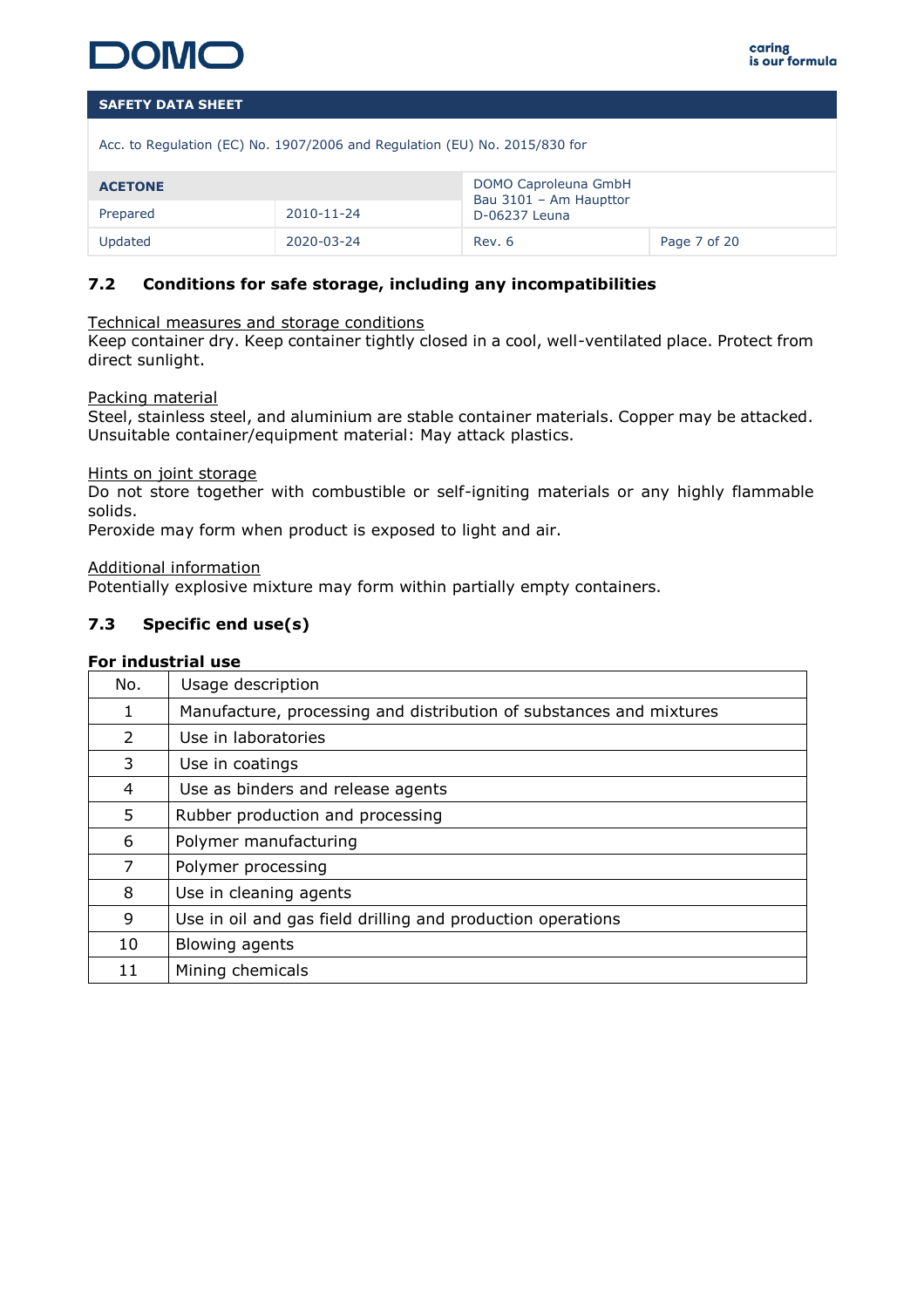

Acc. to Regulation (EC) No. 1907/2006 and Regulation (EU) No. 2015/830 for

| <b>ACETONE</b>         |            | DOMO Caproleuna GmbH<br>Bau 3101 - Am Haupttor<br>D-06237 Leuna |              |
|------------------------|------------|-----------------------------------------------------------------|--------------|
| 2010-11-24<br>Prepared |            |                                                                 |              |
| Updated                | 2020-03-24 | Rev. 6                                                          | Page 8 of 20 |

### **For professional use**

| No. | Usage description                                           |
|-----|-------------------------------------------------------------|
| 2   | Use in laboratories                                         |
| 3   | Use in coatings                                             |
| 4   | Use as binders and release agents                           |
| 6   | Polymer manufacturing                                       |
| 7   | Polymer processing                                          |
| 8   | Use in cleaning agents                                      |
| 9   | Use in oil and gas field drilling and production operations |
| 12  | Use in agriculture                                          |
| 13  | Use in antifreeze and de-icing products                     |
| 14  | Production and use of explosives                            |

### **For consumer use**

| No. | Usage description                       |
|-----|-----------------------------------------|
|     | Use in coatings                         |
| 8   | Use in cleaning Agents                  |
| 13  | Use in antifreeze and de-icing products |

For exposure scenarios for the different uses see Annex 1.

# **SECTION 8: Exposure controls/personal protection**

### **8.1 Control parameters**

Workplace exposure limits

| Type (country of origin) | Limit value                         |
|--------------------------|-------------------------------------|
| IOELV (EU)               | $1,210 \text{ mg/m}^3$ (500 ppm)    |
| AGW (DE)                 | 1,200 mg/m <sup>3</sup>             |
| BGW (DE)                 | 80 mg/l (urine)                     |
| OEL (DE)                 | 1,200 mg/m <sup>3</sup> (500 ppm)   |
| WEL-TWA (GB)             | $1,210$ mg/m <sup>3</sup> (500 ppm) |
| WEL-STEL                 | 3,620 mg/m <sup>3</sup> (1,500 ppm) |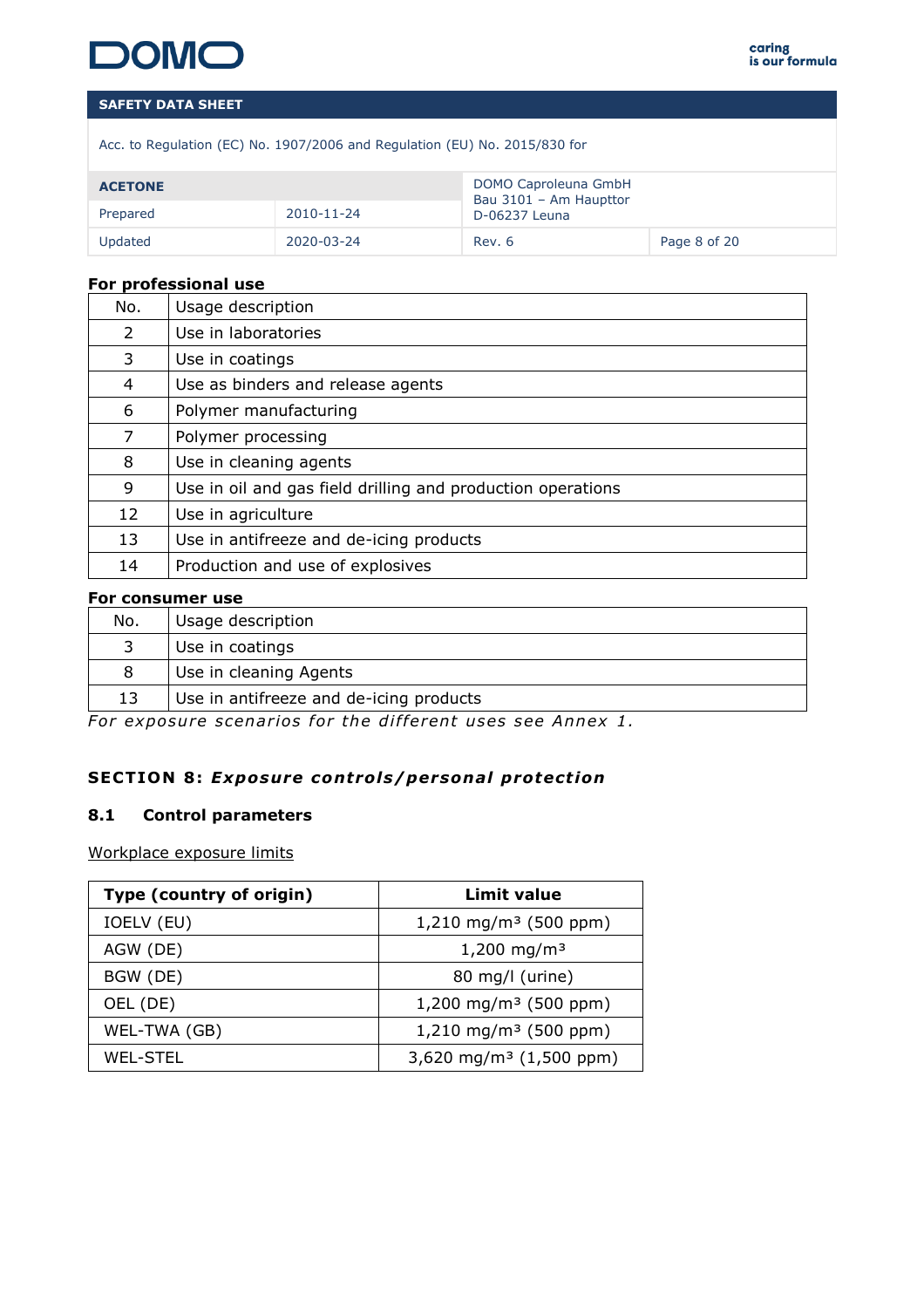Acc. to Regulation (EC) No. 1907/2006 and Regulation (EU) No. 2015/830 for

| <b>ACETONE</b> |            | DOMO Caproleuna GmbH<br>Bau 3101 - Am Haupttor |              |
|----------------|------------|------------------------------------------------|--------------|
| Prepared       | 2010-11-24 | D-06237 Leuna                                  |              |
| Updated        | 2020-03-24 | Rev. 6                                         | Page 9 of 20 |

# DNEL/DMEL and PNEC parameters

| <b>DNEL/DMEL</b>                 |                       |                         |                              |                              |
|----------------------------------|-----------------------|-------------------------|------------------------------|------------------------------|
| Workers<br>industry/professional | Consumer              | <b>Exposure</b><br>path | <b>Exposure</b><br>frequency | <b>Critical</b><br>component |
|                                  |                       |                         | short term                   | Acetone                      |
|                                  | 62 mg/kg bw/day       | oral                    | long term                    |                              |
|                                  |                       |                         | short term                   |                              |
| 186 mg/kg bw/day                 | 62 mg/kg bw/day       | dermal                  | long term                    |                              |
| 2,420 mg/m <sup>3</sup>          |                       | inhalation              | short term                   |                              |
| $1,210$ mg/m <sup>3</sup>        | 200 mg/m <sup>3</sup> |                         | long term                    |                              |

| <b>Exposure path</b>         | <b>PNEC</b>       |
|------------------------------|-------------------|
| Water (freshwater)           | $10.6$ mg/l       |
| Water (marine water)         | $1.06$ mg/l       |
| Water (intermittent release) | $21 \text{ mg/l}$ |
| Sediment (freshwater)        | $30.4$ mg/kg dwt  |
| Sediment (marine water)      | $3.04$ mg/kg dwt  |
| Soil                         | $0.112$ mg/kg dwt |
| Sewage treatment plant       | 29.5 mg/l         |

# **8.2** Exposure controls

Explosion protection required. Provide good ventilation and/or an exhaust system in the work area.

Suitable technical control devices All information for relevant exposure scenarios including operational conditions and risk management measures are listed in Annex II: Worker Exposure and Risk Assessment

*General protection and hygiene measures* Wash hands before breaks and after work. Avoid contact with skin and eyes. When using do not eat, drink or smoke. Have eye wash bottle or eye rinse ready at work place.

*Respiratory protection*

If the exposure limit is exceeded, wear breathing apparatus.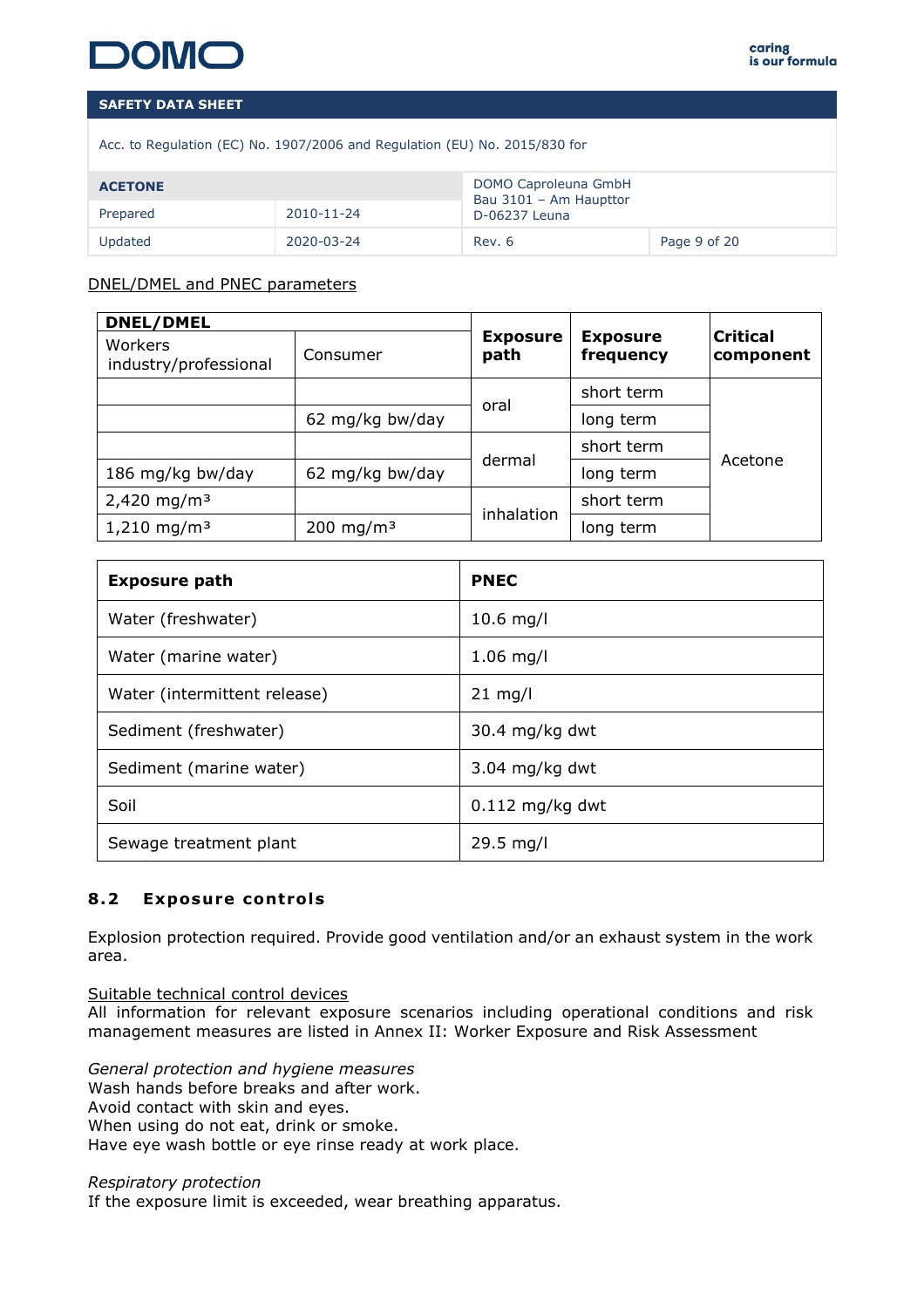

Acc. to Regulation (EC) No. 1907/2006 and Regulation (EU) No. 2015/830 for

| <b>ACETONE</b> |            | DOMO Caproleuna GmbH<br>Bau 3101 - Am Haupttor |               |  |
|----------------|------------|------------------------------------------------|---------------|--|
| Prepared       | 2010-11-24 | D-06237 Leuna                                  |               |  |
| Updated        | 2020-03-24 | Rev. 6                                         | Page 10 of 20 |  |

Gas filter AX, colour brown. Observe the usage limits, max. usage con-centration: 1 ml/m<sup>3</sup>, max. 60 min, 5 ml/m³ max. 20 min.

In case of concentrations  $> 0.5$  vol%, oxygen content below 17 vol% or under unclear conditions, use self-contained breathing apparatus.

*Skin protection* Protective gloves according to EN 374. Glove material: Butyl caoutchouc (butyl rubber) - Layer thickness  $>= 0.5$  mm. Breakthrough time: > 480 min. Observe glove manufacturer's instructions concerning penetrability and breakthrough time.

*Eye protection* Tightly fitting safety glasses according to EN 166.

*Body protection* Use solvent-resistant protective clothing. Recommendation: Flame-retardant protective clothing, antistatic.

Safety shoes according to EN 345-347.

Consumer and environmental exposure controls See exposure scenarios in Annex.

# **SECTION 9 :** *Phys ica l and chem ica l propert ies*

### **9.1 Information on basic physical and chemical properties**

Appearance and odour Physical state: liquid

| Colour: | colourless, clear |
|---------|-------------------|
| Odour:  | sweet aromatic    |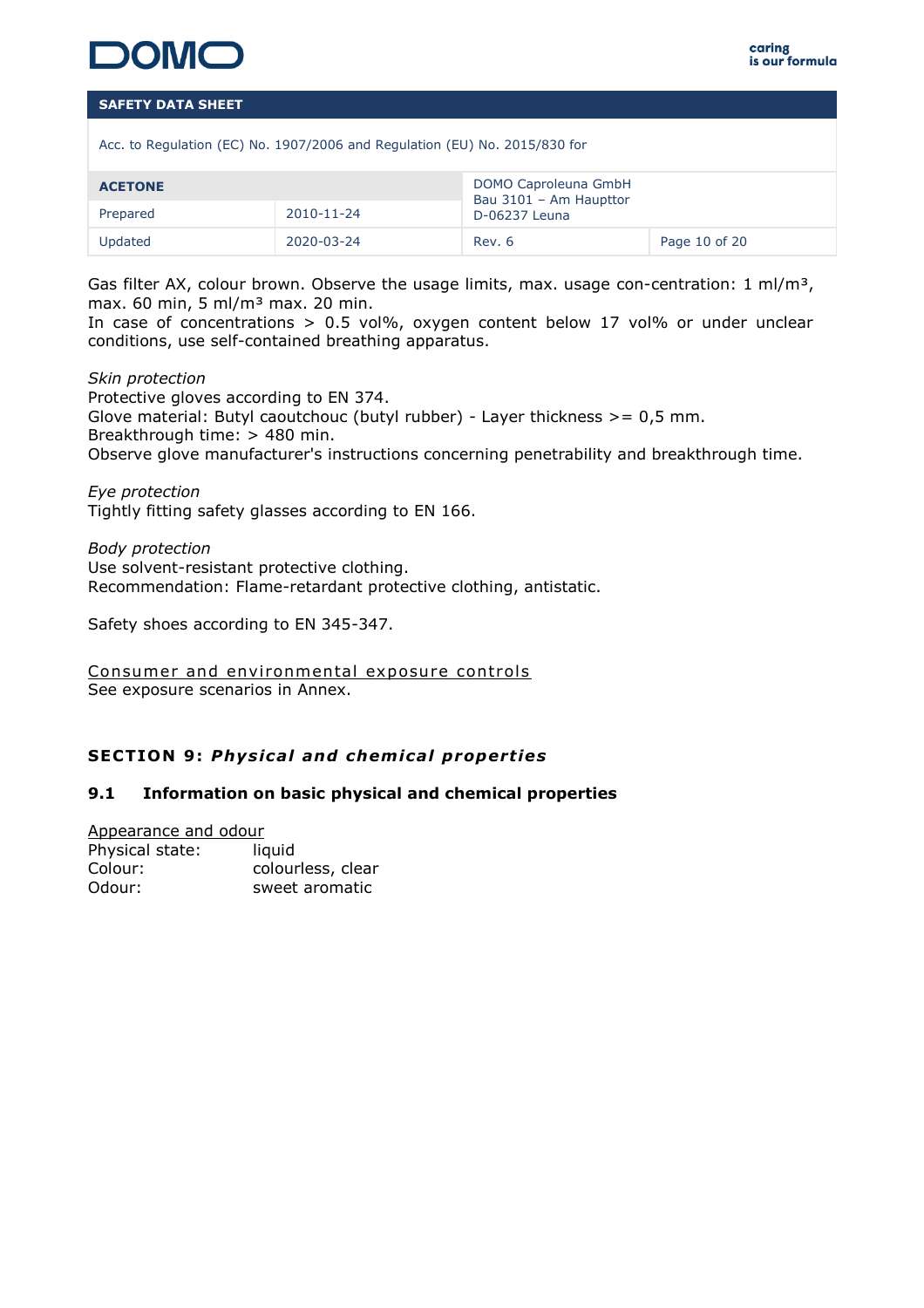# CON

# **SAFETY DATA SHEET**

Acc. to Regulation (EC) No. 1907/2006 and Regulation (EU) No. 2015/830 for

| <b>ACETONE</b> |            | DOMO Caproleuna GmbH<br>Bau 3101 - Am Haupttor |               |
|----------------|------------|------------------------------------------------|---------------|
| Prepared       | 2010-11-24 | D-06237 Leuna                                  |               |
| Updated        | 2020-03-24 | Rev. 6                                         | Page 11 of 20 |

### Physical properties

|                         | Unit    | <b>Value</b> | <b>Method</b> | <b>Remark</b>     |  |  |
|-------------------------|---------|--------------|---------------|-------------------|--|--|
| Melting point/range     | °C      | $-94.7$      |               |                   |  |  |
| Boiling point/range     | °C      | 56.05        |               |                   |  |  |
| Flash point             | °C      | $-17$        |               | Closed cup method |  |  |
| Ignition temperature    | °C      | 465          |               |                   |  |  |
| Oxidizing properties    |         | no           |               |                   |  |  |
| Vapour pressure         | hPa     | 240          |               | at 20 $\degree$ C |  |  |
|                         |         | 800          |               | at 50 $\degree$ C |  |  |
| <b>Explosion limits</b> |         |              |               |                   |  |  |
| lower (LEL)             | $vol\%$ | 2.50         |               |                   |  |  |
| upper (UEL)             | $vol\%$ | 14.30        |               |                   |  |  |

# Chemical Properties

|                  | Unit              | <b>Value</b>           | <b>Method</b> | <b>Remark</b>                         |
|------------------|-------------------|------------------------|---------------|---------------------------------------|
| pH               |                   | $5 - 6$                |               | at 20 $\degree$ C in H <sub>2</sub> O |
| Density          | kg/m <sup>3</sup> | 790                    |               | at $20^{\circ}$ C                     |
| Water solubility | g/l               | completely<br>miscible |               | in all concentration ranges           |
| Dyn. Viscosity   | $mPa*$ s          | 0.32                   |               |                                       |

# **9.2 Other information**

|                                                       | Unit              | Value | Method | <b>Remark</b>                                                            |
|-------------------------------------------------------|-------------------|-------|--------|--------------------------------------------------------------------------|
| Partition coefficient<br>n-octanol/water<br>(log Pow) | $-0.24$           |       |        | at 20 $\degree$ C,<br>Bioaccumulation is not<br>expected ( $log$ Pow <1) |
| Saturation<br>concentration                           | q/m <sup>3</sup>  | 550   |        | at 20 $\degree$ C                                                        |
| Odour threshold                                       | mg/m <sup>3</sup> | 47.5  |        |                                                                          |

# **SECTION 10: Stability and reactivity**

# **10 .1 React iv ity**

Acetone reacts in presence of bases.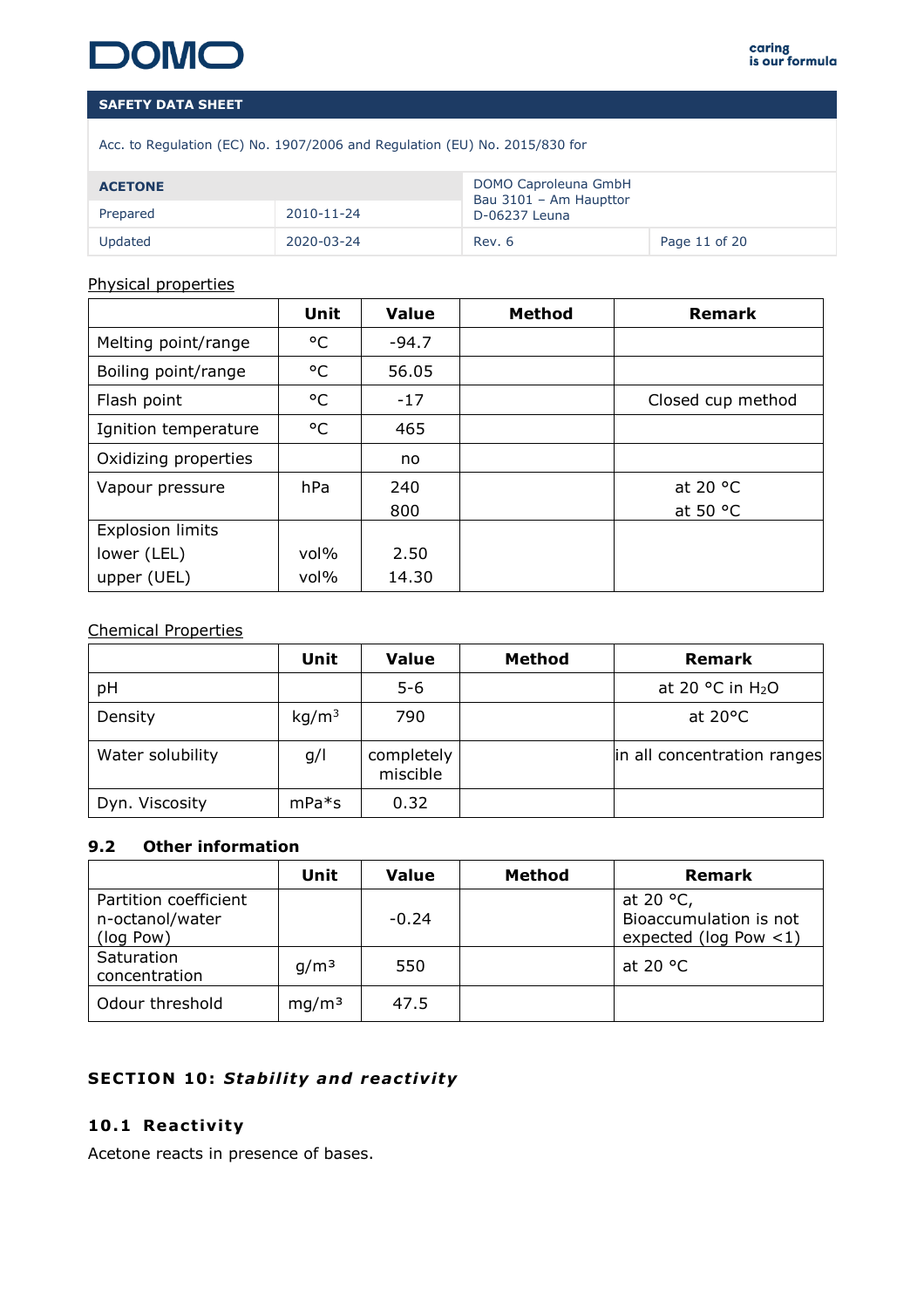

| Acc. to Regulation (EC) No. 1907/2006 and Regulation (EU) No. 2015/830 for |                      |
|----------------------------------------------------------------------------|----------------------|
| <b>ACETONE</b>                                                             | DOMO Caproleuna GmbH |

| <b>ACETONE</b> |            | DOMO Caproleuna GmbH<br>Bau 3101 - Am Haupttor |               |  |  |
|----------------|------------|------------------------------------------------|---------------|--|--|
| Prepared       | 2010-11-24 | D-06237 Leuna                                  |               |  |  |
| <b>Updated</b> | 2020-03-24 | Rev. 6                                         | Page 12 of 20 |  |  |

# 10.2 Chemical stability

Vapours form potentially explosive mixtures with air. Heavier than air, distribution at floor level. May backflash over large distances if ignited. May become electrostatically charged.

# **10.3 Possibility of hazardous reactions**

No dangerous reaction known.

# 10.4 Conditions to avoid

Highly flammable. Concentrated vapours are heavier than air. Forms explosive mixtures with air, also in empty, uncleaned containers. May produce, when being mixed with chloridized hydrocarbons and exposed to light, strongly irritating chloric acetone

# **10.5 Incompatible materials**

Attacks many plastics and rubbers. On contact with barium hydroxide, sodium hydroxide and many other alkaline materials condensation may occur. Avoid contact with strong oxidizing agents, alkalis and amines.

# 10.6 Hazardous decomposition products

In case of fire may be liberated: carbon monoxide and carbon dioxide.

# **SECTION 11 :** *Tox ico log ica l informat ion*

### **11.1 Information on toxicological effects**

Acute toxicity

| <b>Toxicity</b>  | <b>Effective dose</b> | <b>Species</b> | Method          | Remark                        |
|------------------|-----------------------|----------------|-----------------|-------------------------------|
| oral             | LD50 5,800 mg/kg bw   |                | <b>OECD 401</b> | Experimental<br>determination |
| dermal           | LD50 7,400 mg/kg bw   | Rat            |                 | Experimental<br>determination |
| by<br>inhalation | LC50 76 mg/l/4 h      | Rat            |                 | Experimental<br>determination |

### *Specific symptoms*

After inhalation: Vapours may cause drowsiness and dizziness. In order to develop any overt signs of toxicity in humans, accidental exposures to extremely large amounts of acetone by inhalation of vapour or ingestion of liquid are necessary (e. g. several thousand ppm of acetone vapour).

After swallowing: Gastric and intestinal problems.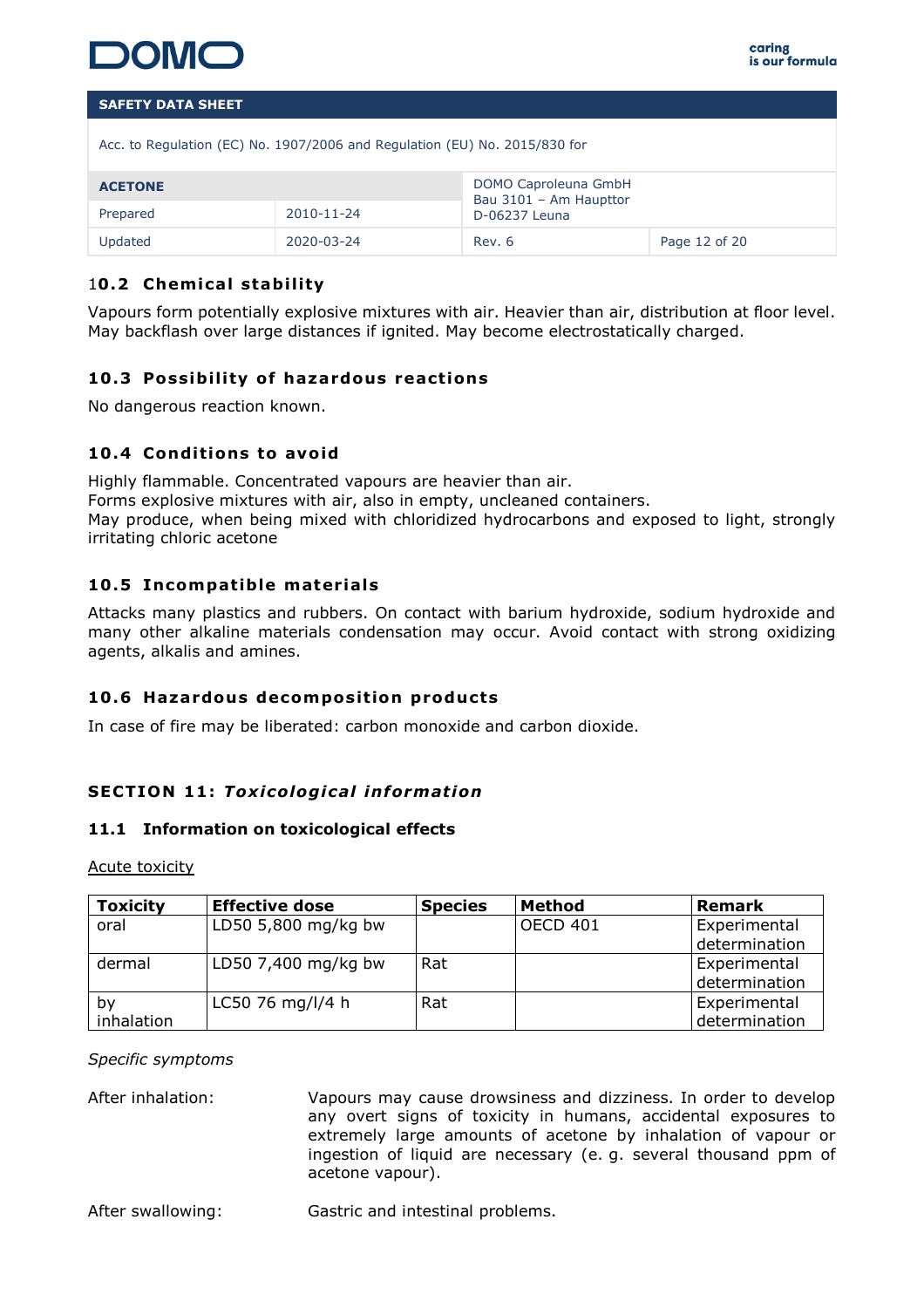

Acc. to Regulation (EC) No. 1907/2006 and Regulation (EU) No. 2015/830 for

| <b>ACETONE</b> |            | DOMO Caproleuna GmbH<br>Bau 3101 - Am Haupttor |               |  |
|----------------|------------|------------------------------------------------|---------------|--|
| Prepared       | 2010-11-24 | D-06237 Leuna                                  |               |  |
| Updated        | 2020-03-24 | Rev. 6                                         | Page 13 of 20 |  |

| After skin contact: | Irritant. Repeated exposure may cause skin dryness or cracking. No<br>indication for sensitising properties in humans. |
|---------------------|------------------------------------------------------------------------------------------------------------------------|
| After eye contact:  | Irritant. Specific symptoms in animal studies (Rabbit): irritant                                                       |

(OECD 405) Other symptoms: Burning eyes and skin. fatigue, nausea, unconsciousness. No known chronic effects. Mild skin resorption. Short term effect: 10,000 ppm were well-tolerated. No symptoms did appear after 30 to 60 minutes.

Skin corrosion/irritation Causes skin irritation.

Serious eye damage/irritation Causes serious eye irritation.

Respiratory or skin sensitisation After skin contact: no skin sensitisation

Germ cell mutagenicity Based on available data, the classification criteria are not met.

### Carcinogenicity

Based on available data, the classification criteria are not met.

Reproductive toxicity

Based on available data, the classification criteria are not met.

STOT SE STOT SE 3, H336: May cause drowsiness or dizziness.

STOT RE Based on available data, the classification criteria are not met.

Aspiration hazard Based on available data, the classification criteria are not met.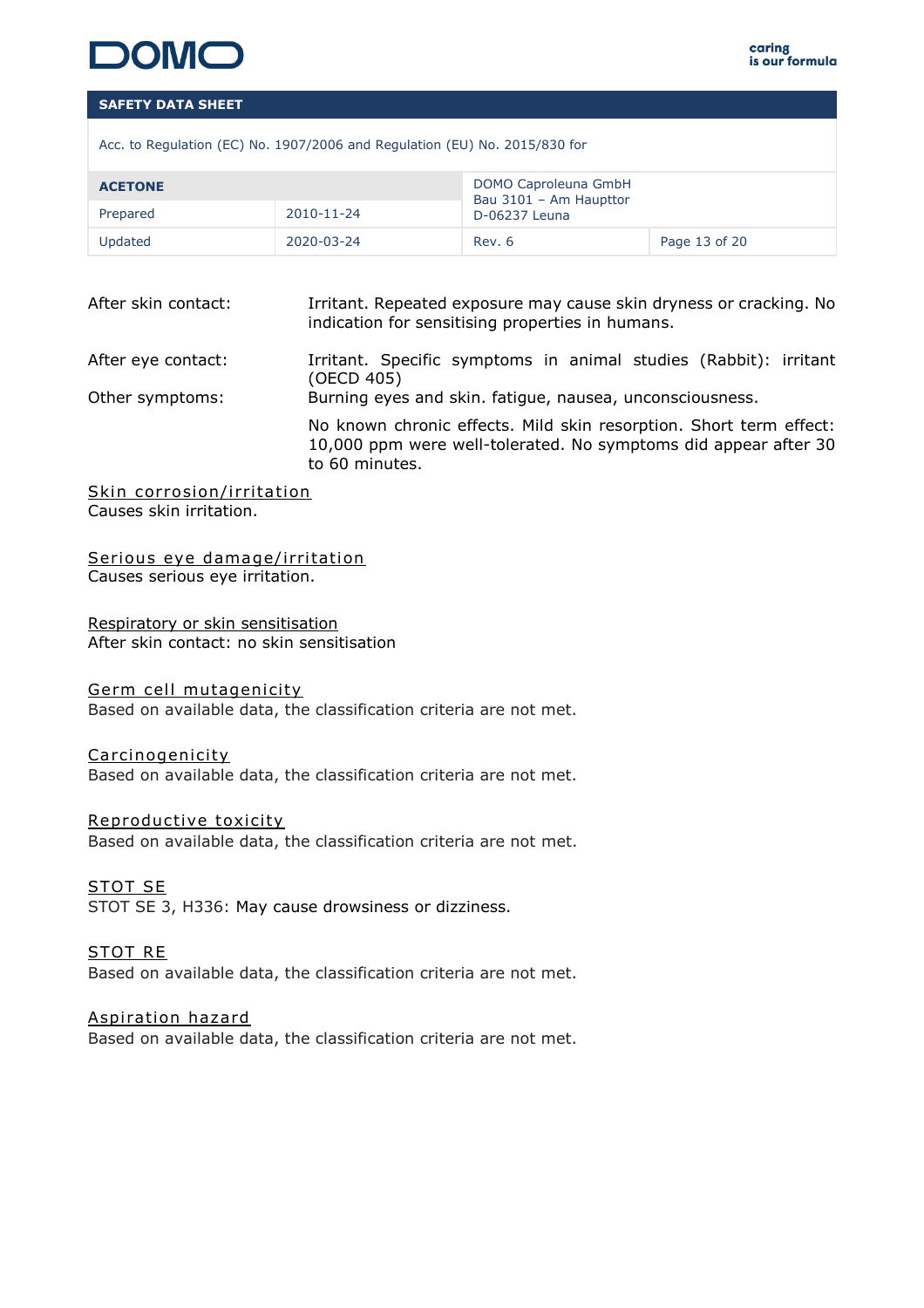

|  |  | Acc. to Regulation (EC) No. 1907/2006 and Regulation (EU) No. 2015/830 for |  |  |  |
|--|--|----------------------------------------------------------------------------|--|--|--|
|  |  |                                                                            |  |  |  |

| <b>ACETONE</b>         |            | DOMO Caproleuna GmbH<br>Bau 3101 - Am Haupttor |               |  |
|------------------------|------------|------------------------------------------------|---------------|--|
| 2010-11-24<br>Prepared |            | D-06237 Leuna                                  |               |  |
| Updated                | 2020-03-24 | Rev. 6                                         | Page 14 of 20 |  |

# 11.2 Other information

Toxicity in case of repeated exposure (sub-acute, sub-chronic, chronic)

| <b>Toxicity</b> | <b>Effective dose</b>         | <b>Species</b> | <b>Duration of</b><br>exposure | <b>Affected</b><br>organs               | Method                      |
|-----------------|-------------------------------|----------------|--------------------------------|-----------------------------------------|-----------------------------|
| chronic<br>oral | LOAEL: 1,700<br>mg/kg bw/day  | Rat            | 13 weeks                       | slight liver                            | comparable                  |
| chronic<br>oral | NOAEL:<br>900 mg/kg<br>bw/day | Rat            | 13 weeks                       | modification in<br>case of high<br>dose | to OECD<br>Guideline<br>453 |

Toxicokinetics, metabolism and distribution

| Data on human toxicity<br>Method:<br>Dose:<br>Administration:<br>Results: | humans (voluntary persons)<br>2,400 mg/m <sup>3</sup> for 8 h/day and 5 days/week<br>by inhalation |
|---------------------------------------------------------------------------|----------------------------------------------------------------------------------------------------|
| Absorption:                                                               | respiratory tracts                                                                                 |
| Distribution:                                                             | bloodstream                                                                                        |
| Metabolism:                                                               | metabolisation depending on dose, conversion over<br>different endogenous intermediates            |
| Excretion/elimination:<br>$\blacksquare$                                  | urine, skin, respiration                                                                           |
| Data on non-human toxicity                                                |                                                                                                    |
| Method:                                                                   | animal test/rat                                                                                    |
| Dose:                                                                     | 200 mg/kg bw                                                                                       |
|                                                                           | every 2 weeks up to 11,000 ppm                                                                     |
| Administration:                                                           | oral/by inhalation                                                                                 |
| Results:                                                                  |                                                                                                    |
|                                                                           |                                                                                                    |
| - Absorption:<br>Distribution:                                            | respiratory tracts<br>bloodstream                                                                  |
| $\sim$                                                                    |                                                                                                    |
| Metabolism:                                                               | metabolisation depending on dose, conversion over<br>different endogenous intermediates            |
| Excretion/elimination:<br>$\overline{a}$                                  | urine, skin, respiration                                                                           |
|                                                                           |                                                                                                    |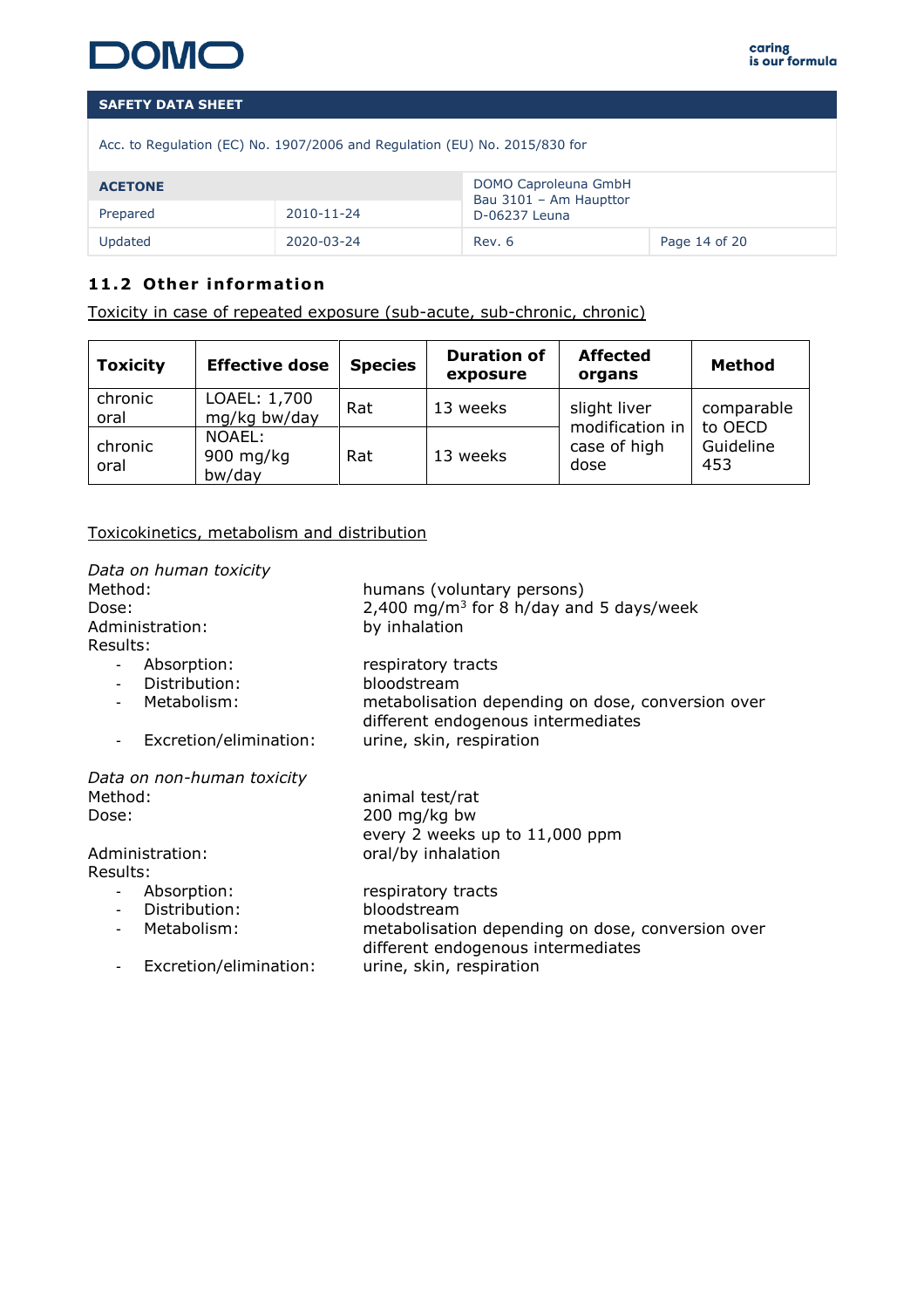

|  |  |  |  |  | Acc. to Regulation (EC) No. 1907/2006 and Regulation (EU) No. 2015/830 for |
|--|--|--|--|--|----------------------------------------------------------------------------|
|  |  |  |  |  |                                                                            |

| <b>ACETONE</b>         |            | DOMO Caproleuna GmbH<br>Bau 3101 - Am Haupttor |               |  |
|------------------------|------------|------------------------------------------------|---------------|--|
| 2010-11-24<br>Prepared |            | D-06237 Leuna                                  |               |  |
| Updated                | 2020-03-24 | Rev. 6                                         | Page 15 of 20 |  |

# **SECTION 12: Ecological information**

# **12.1 Toxicity**

Acute ecotoxicity

| <b>Aquatic</b><br>toxicity | <b>Species</b>                                    | <b>Effective dose</b> | <b>Exposure</b><br>time |
|----------------------------|---------------------------------------------------|-----------------------|-------------------------|
|                            | Oncorhynchus mykiss<br>(freshwater)               | LC50 5,540 mg/l       | 96 h                    |
| Fish toxicity              | Alburnus alburnus<br>(alburnum) (marine<br>water) | LC50 11,000 mg/l      | 96 h                    |
|                            | Daphnia pulex (water<br>flea) freshwater          | EC50 8,800 mg/l       | 48 h                    |
| Daphnia toxicity           | Artemisia salina (marine<br>water)                | EC50 2,100 mg/I       | 24 h                    |
|                            | Microcystis aeruginosa<br>(freshwater)            | NOEC 530 mg/l/8 days  | 8 h                     |
| Algae toxicity             | Prorocentrum minimum<br>(marine water)            | NOEC 430 mg/l         | 96 h                    |
| <b>Bacterial toxicity</b>  | activated sludge                                  | EC12 1,000 mg/l       | 30 min                  |

### Long term ecotoxicity

Long-term toxicity to aquatic invertebrates:

28 days NOEC (Daphnia pulex (water flea); reproduction: 2,212 mg/l

No information on long-term effects of fish and algae available.

Long-term effects on aquatic organisms are not relevant due to the rapid elimination in water.

# 12.2 Persistence and degradability

Abiotic degradability DT50, 19-114 d (Air, Indirect photodegradation by reaction with OH radicals.) Abiotic degradation: none (Water, hydrolysis)

Biotic degradability 91 %/28 d (OECD 301B). ThOD 84 %/5 d. (BOD5, APHA 219). COD: 2.21 gO2/g Product is readily biodegradable.

Effects in sewage plants: in activated sludge: 100 %/4 d (anaerobic conditions; Warburg Respirometer)

# **12.3 Bioaccumulative potential**

Bioconcentration factor (BCF): (calculated, BCFWIN V2.17)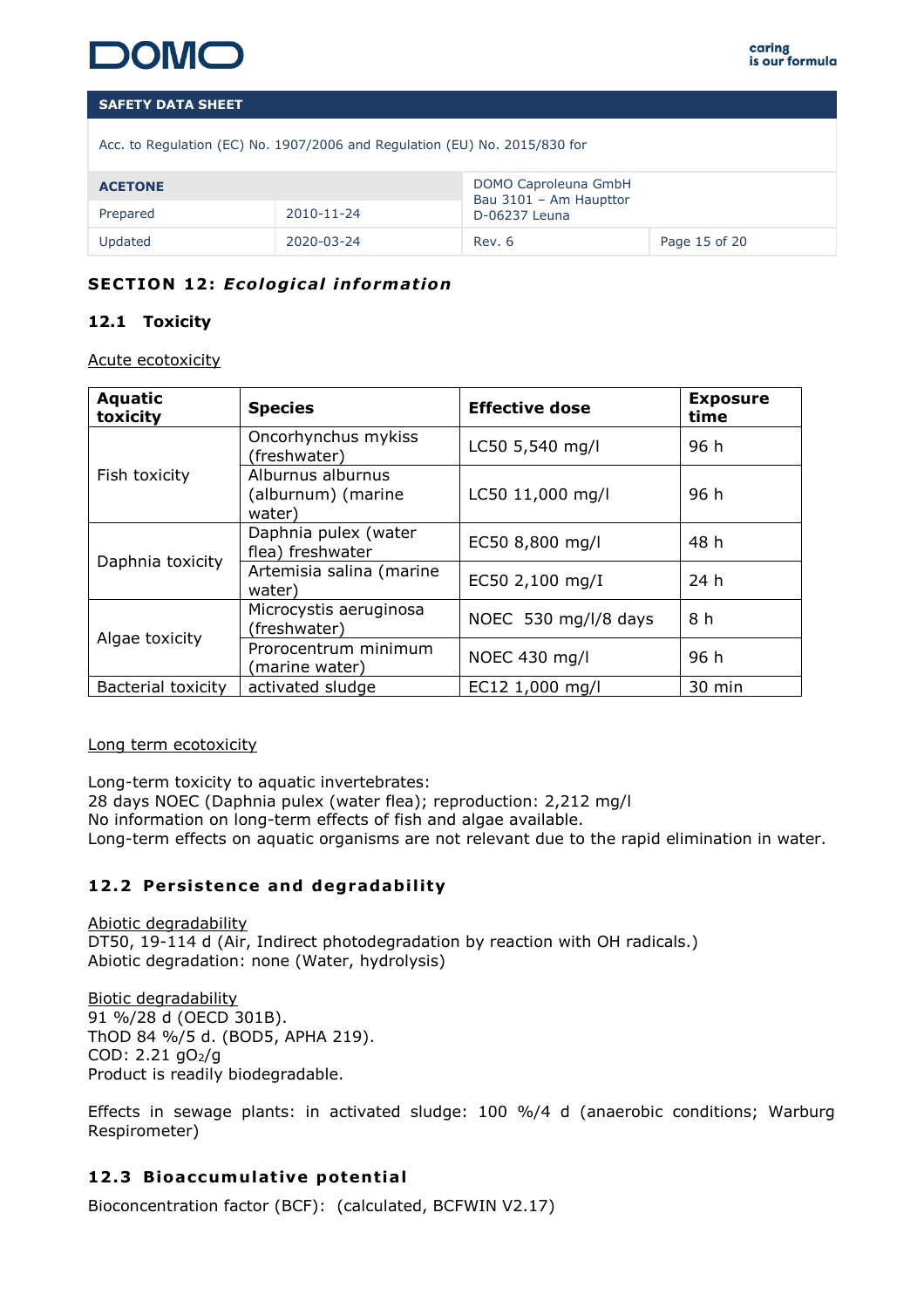

| Acc. to Regulation (EC) No. 1907/2006 and Regulation (EU) No. 2015/830 for |  |               |  |  |  |  |
|----------------------------------------------------------------------------|--|---------------|--|--|--|--|
| DOMO Caproleuna GmbH<br><b>ACETONE</b><br>Bau 3101 - Am Haupttor           |  |               |  |  |  |  |
| 2010-11-24<br>Prepared                                                     |  | D-06237 Leuna |  |  |  |  |
| Updated<br>2020-03-24<br>Rev. 6<br>Page 16 of 20                           |  |               |  |  |  |  |

# **12.4 Mobility in soil**

Adsorption coefficient soil (Kd): 1.5 l/kg at 20 °C.

The soil sorption coefficient indicates that acetone is mobile in soil and may be transported by soil water.

*Volatilisation* Henry constant: 2.929-3.070 Pa\*m<sup>3</sup>/mol (25 °C water). Henry constant: 3.311 Pa\*m<sup>3</sup>/mol (25 °C marine water). Experimentally determined Henry's Law constants indicate a moderate volatility from water.

# **12 .5 Resu lts of PBT and vPvB assessment**

Based on the available data for biotic and abiotic degradation, bioaccumulation and toxicity this substance is not categorized as PBT or vPvB.

# **12 .6 Other adverse ef fects**

General information

*Terrestrial toxicity*

48 h LD50 (Eisenia fetida): 0.1-1 pg/cm<sup>3</sup>

48 h LD50 (Ambystoma mexicanum): 20 mg/l

48 h LD50 (Xenopus laevis): 24 mg/l

In a study conducted according to OECD Guidline 207 (Earthworm, Acute Toxicity Tests: filter paper contact test), acetone showed a moderate toxicity to Eisenia fetida. In further short term toxicity studies, Ambystoma mexicanum and Xenopus laevis larvae exposed to acetone under static conditions in covered glass basins showed 48 h LC50 values of 20 mg/l and 24 mg/l, respectively.

Do not allow to enter into ground-water, surface water or drains.

### **SECTION 13: Disposal considerations**

### **13 .1 Waste treatment methods**

Product may be re-used after work-up.

| Waste key number         |         |
|--------------------------|---------|
| For unused product:      | 070104* |
| For uncleaned packaging: | 150110* |

Disposal

Product and packaging waste must not be disposed of together with domestic waste. Do not allow to enter drains.

Disposal in accordance with applicable legal regulations observing national and regional regulations. Recycle product residues if possible, otherwise take to hazardous waste incineration.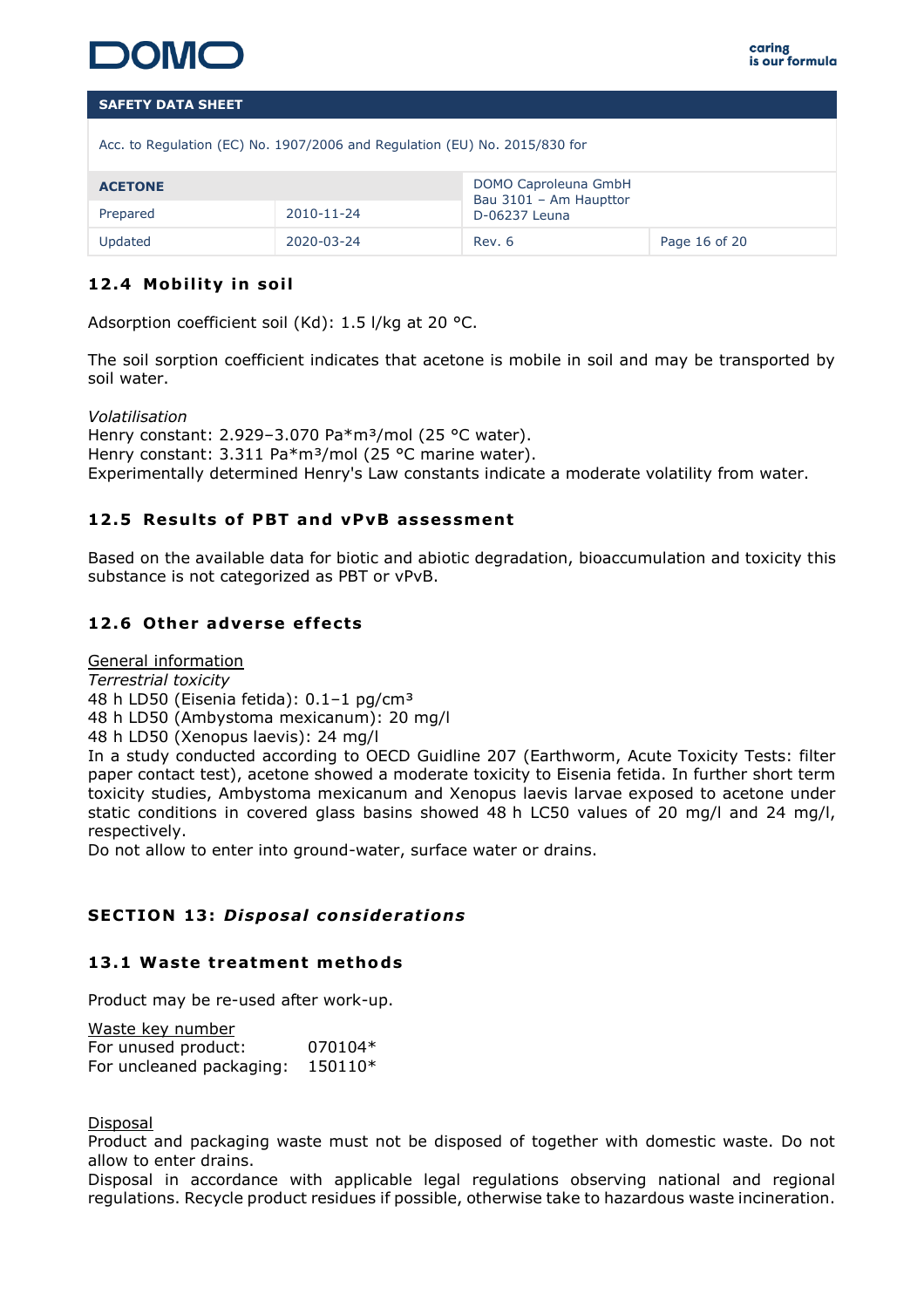

| Acc. to Regulation (EC) No. 1907/2006 and Regulation (EU) No. 2015/830 for |  |  |  |
|----------------------------------------------------------------------------|--|--|--|
|                                                                            |  |  |  |

| <b>ACETONE</b>         |            | DOMO Caproleuna GmbH<br>Bau 3101 - Am Haupttor |               |  |
|------------------------|------------|------------------------------------------------|---------------|--|
| 2010-11-24<br>Prepared |            | D-06237 Leuna                                  |               |  |
| Updated                | 2020-03-24 | Rev. 6                                         | Page 17 of 20 |  |

# **SECTION 14: Transport information**

|                                      | ADR/RID                                      | <b>IMDG</b>                          |
|--------------------------------------|----------------------------------------------|--------------------------------------|
| 14.1 UN Number                       | 1090                                         | 1090                                 |
| 14.2 UN proper shipping              | <b>ACETON</b>                                | <b>ACETONE</b>                       |
| name                                 |                                              |                                      |
| 14.3 Transport hazard                | 3                                            | 3                                    |
| classes                              |                                              |                                      |
| 14.4 Packaging group                 | II                                           | П                                    |
| <b>14.5 Environmental</b><br>hazards | n <sub>o</sub>                               | n <sub>o</sub>                       |
| <b>14.6 Special precautions</b>      | see remark                                   | see remark                           |
| for the user                         |                                              |                                      |
| <b>Additional information</b>        | Risk No.: 33                                 | $EmS: F-E, S-D$                      |
|                                      | Tunnel restriction code: D/E                 | Lowest flash point:<br>$-19$ °C c.c. |
|                                      | Hazardous material with                      |                                      |
|                                      | high hazard potential in                     | Hazardous material with              |
|                                      | accordance with ADR/RID,                     | high hazard potential in             |
|                                      | Chapter 1.10                                 | accordance with IMDG-                |
|                                      | Route determination as per<br>GGVSEB $\S$ 35 | Code chapter 1.4                     |

### Remark

For transport in road tankers or tank cars the use of EPDM or PTFE seals is recommended.

ICAO/IATA and ADN: Not tested.

### **14.7 Transport in bulk according to Annex II of MARPOL 73/78 and the IBC Code**

Not applicable

### **SECTION 15 :** *Regu latory in format ion*

# 15.1 Safety, health and environmental regulations/legislation specific for the substance or mixture

### National regulations – Germany

Make sure to comply with work restrictions pursuant to the Youth Employment Protection Act and the regulation on legal protection of working mothers (EC 92/85/EEC).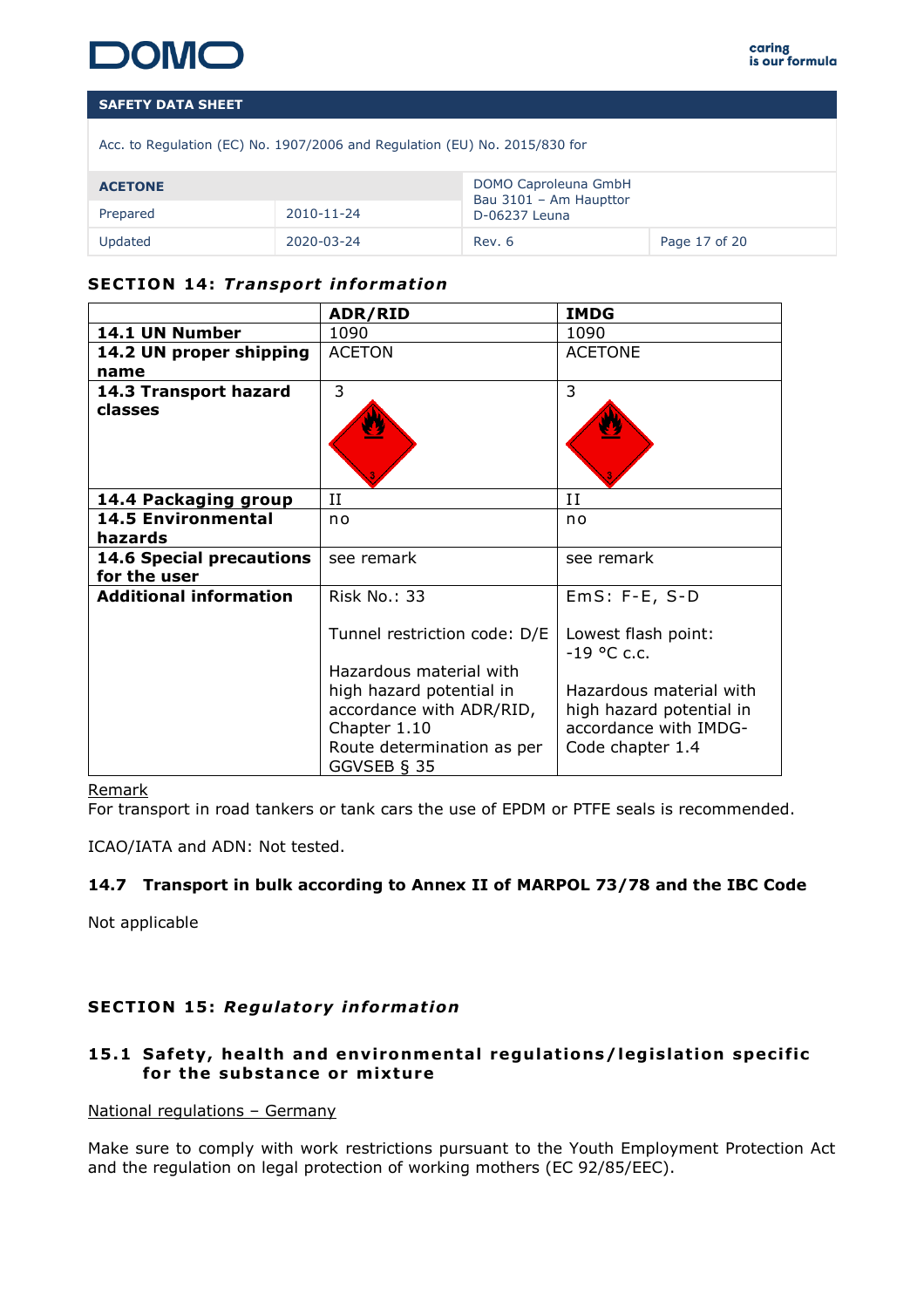

Acc. to Regulation (EC) No. 1907/2006 and Regulation (EU) No. 2015/830 for

| <b>ACETONE</b>         |  | DOMO Caproleuna GmbH<br>Bau 3101 - Am Haupttor |               |  |
|------------------------|--|------------------------------------------------|---------------|--|
| Prepared<br>2010-11-24 |  | D-06237 Leuna                                  |               |  |
| Updated<br>2020-03-24  |  | Rev. 6                                         | Page 18 of 20 |  |

*Störfallverordnung* (Industrial Emergencies Regulation) Annex 1, List of Substances, column 1, No. 1.2.5 (P5a-c; flammable liquids)

*Storage class (TRGS 510)* 3 = Flammable liquids

*Water hazard class (acc. to AwSV)* WHC  $1 =$  slightly hazardous to water

*TA Luft* (Technical instructions on air quality control) numbers 5.2.5 and 5.2.6

# 15.2 Chemical safety assessment

For this substance a chemical safety assessment has been carried out.

# **SECTION 16: Other information**

### **Wording of H and P phrases (number and complete text)**  see Item 2

### **Training hints**

Training in accordance with TRGS 555.

### **Recommended restrictions for use**

See exposure scenarios in Annex 1.

### **Additional information**

This material safety data sheet contains data in accordance with German legislation, e. g. indicated limit values.

The recipient alone is responsible for ascertaining the relevant national limit values.

The above details are based on our present status of know-how. The information is intended to describe our product in terms of safety requirements and thus shall not guarantee certain properties. It does not justify a contractual legal relationship.

### Further Information (Sources)

DGUV 113-001, TRGS 727, TRGS 510, TRGS 900, TRGS 903, Römpp's Chemielexikon etc.

### **Data sources**

REACH Registration Dossier and Stoffsicherheitsbericht Acetone. Phenol & Derivate-REACH Consortium, 2010.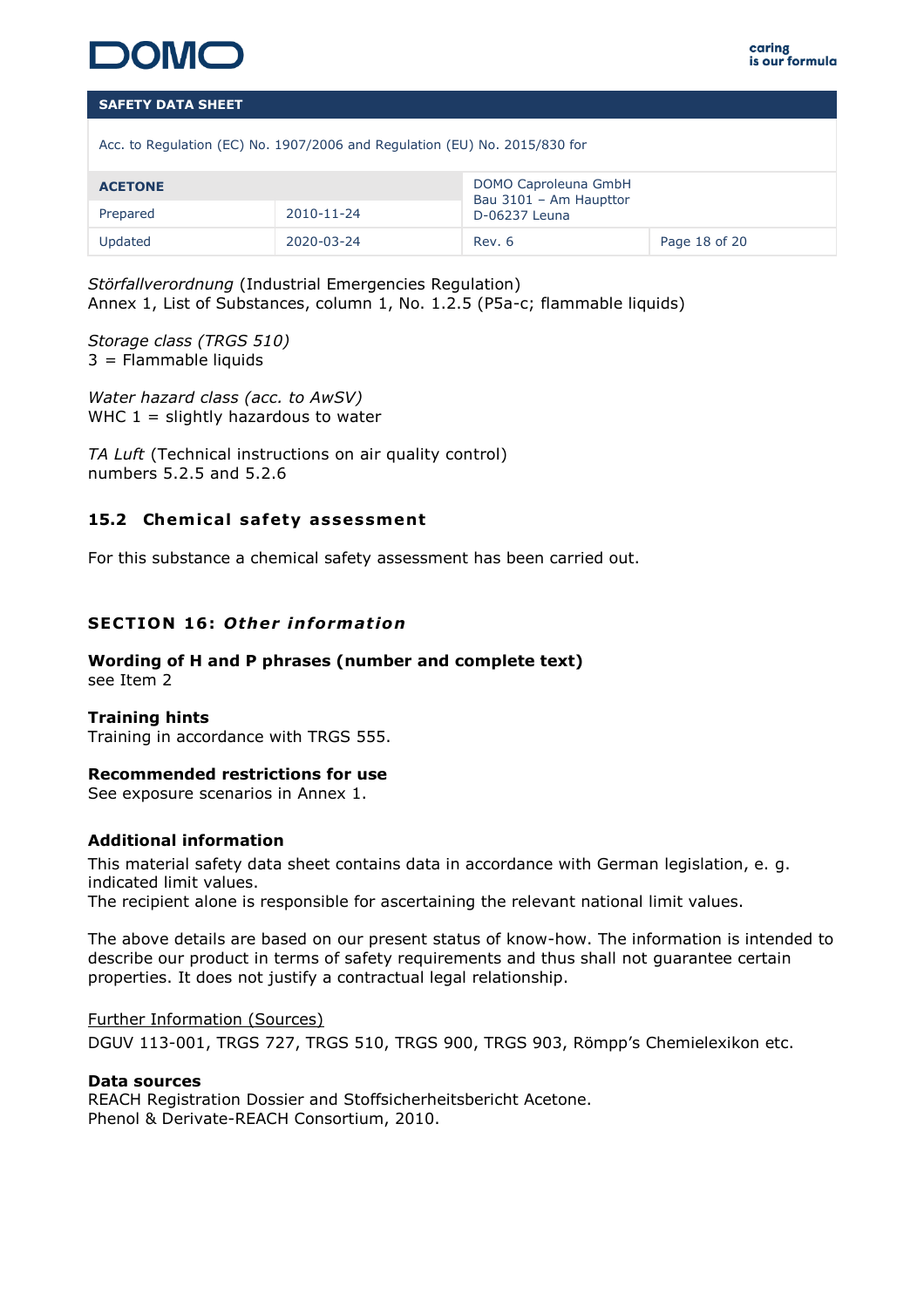

Acc. to Regulation (EC) No. 1907/2006 and Regulation (EU) No. 2015/830 for

| <b>ACETONE</b> |            | DOMO Caproleuna GmbH<br>Bau 3101 - Am Haupttor |               |
|----------------|------------|------------------------------------------------|---------------|
| Prepared       | 2010-11-24 | D-06237 Leuna                                  |               |
| Updated        | 2020-03-24 | Rev. 6                                         | Page 19 of 20 |

# **Emergency telephone numbers (country specific)**

| <b>Global/english speaking countries</b> | +44 1865 407333                        |
|------------------------------------------|----------------------------------------|
|                                          |                                        |
| <b>Country</b>                           | <b>Emergency telephone number</b>      |
| France                                   | +33 1 72 11 00 03                      |
| Germany                                  | +49 89 220 61012                       |
|                                          | 0800 000 7801 (toll-free, access from  |
|                                          | Germany only)                          |
| Spain                                    | +34 91 114 2520                        |
| Italy                                    | +39 02 3604 2884                       |
| Netherlands                              | +31 10 713 8195                        |
| Turkey                                   | +90 212 375 5231                       |
| Norway                                   | +47 2103 4452                          |
| Greece                                   | +30 21 1198 3182                       |
| Portugal                                 | +351 30880 4750                        |
| Denmark                                  | +45 8988 2286                          |
| Sweden                                   | +46 8 566 42573                        |
| Poland                                   | +48 22 307 3690                        |
| Czech Republic                           | +420 228 882 830                       |
| Finland                                  | +358 9 7479 0199                       |
|                                          |                                        |
| Bahrain/Middle East                      | +973 1619 8321                         |
| Africa/South Africa                      | +27 21 300 2732                        |
|                                          |                                        |
| <b>United States</b>                     | +1 866 928 0789 (toll-free)            |
| Canada                                   | +1 800 579 7421 (toll-free)            |
| United States and Canada                 | +1 202 464 2554                        |
| Mexico                                   | +52 55 5004 8763                       |
| <b>Brazil</b>                            | +55 11 3197 5891                       |
| Chile                                    | +56 2 2582 9336                        |
| Colombia                                 | +57 1 508 7337                         |
| Argentina                                | +54 11 5984 3690                       |
|                                          |                                        |
| Sri Lanka                                | +65 3158 1195                          |
| Taiwan                                   | +886 2 8793 3212                       |
| Japan                                    | +81 3 4578 9341                        |
| Indonesia                                | 007 803 011 0293 (toll-free; access    |
|                                          | only from Indonesia)                   |
| Malaysia                                 | +60 3 6207 4347                        |
| Thailand                                 | 001 800 120 666 751 (toll-free; access |
|                                          | only from Thailand)                    |
| India                                    | +65 3158 1198                          |
|                                          | 000 800 100 7479 (toll-free; access    |
|                                          | only from India)                       |
| Pakistan                                 | +65 3158 1329                          |
| Bangladesh                               | +65 3158 1200                          |